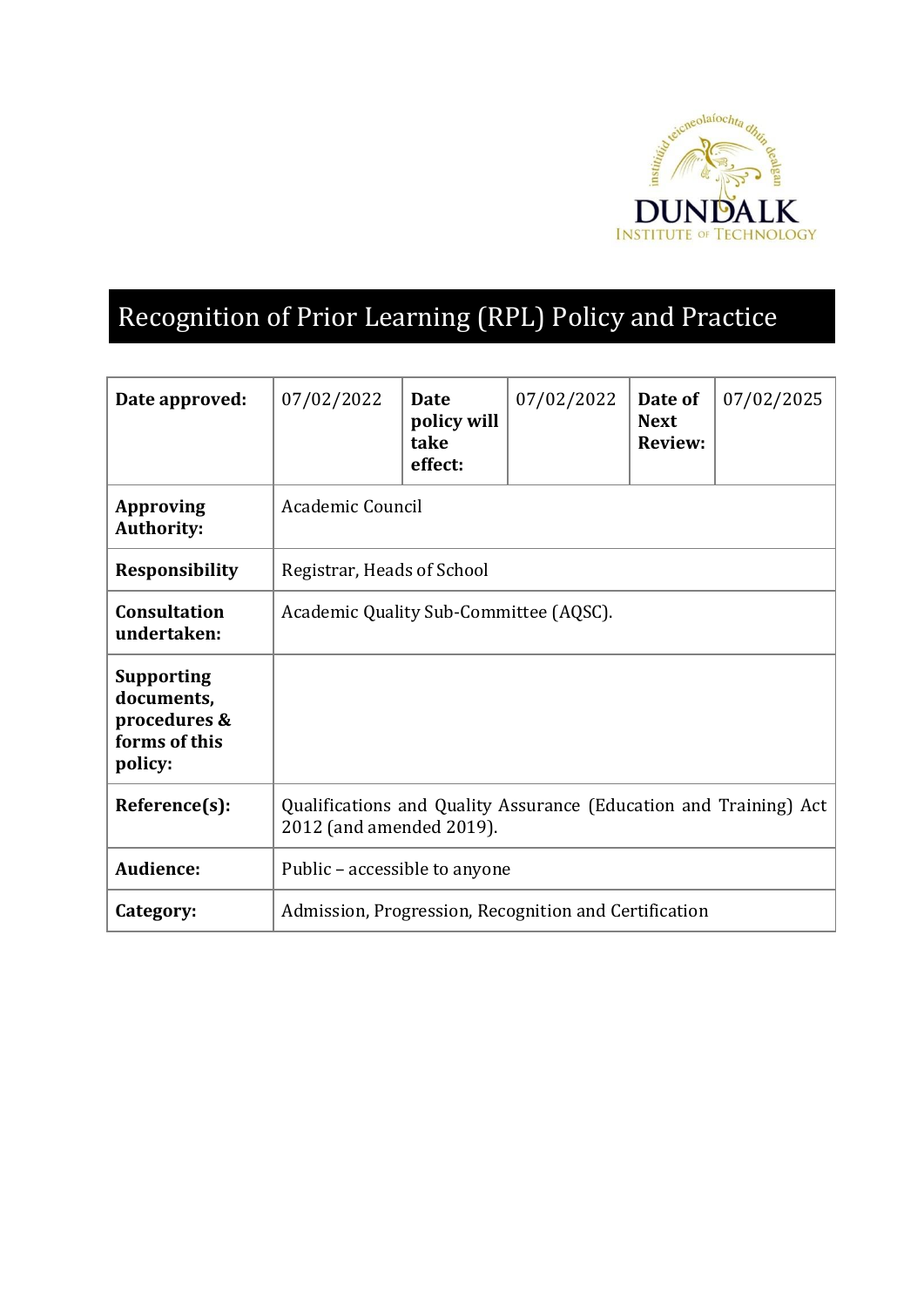# **Version Control and Change History**

| <b>Version</b><br>Control | Date<br><b>Effective</b> | <b>Approved By</b>                              | Amendment(s)                                                                                                  |
|---------------------------|--------------------------|-------------------------------------------------|---------------------------------------------------------------------------------------------------------------|
| 1                         | 29/04/2009               | Academic Council<br>(AC:DOC:107:03:01)          | Adopted                                                                                                       |
| 2                         | 11/05/2012               | Academic Council<br>(AC:DOC:125:07:01)          | Amended                                                                                                       |
| 3                         | 01/09/2014               | Academic Council<br>(AC:DOC:138:11:02)          | Amended                                                                                                       |
| 4                         | 02/02/2022               | <b>Standing Committee</b><br>(SC:DOC:71S:02:01) | Amended.<br>Addition<br><b>RPL</b><br>-of<br>derogation for the Bachelor of Arts<br>(Honours) in Social Care. |

# **Contents**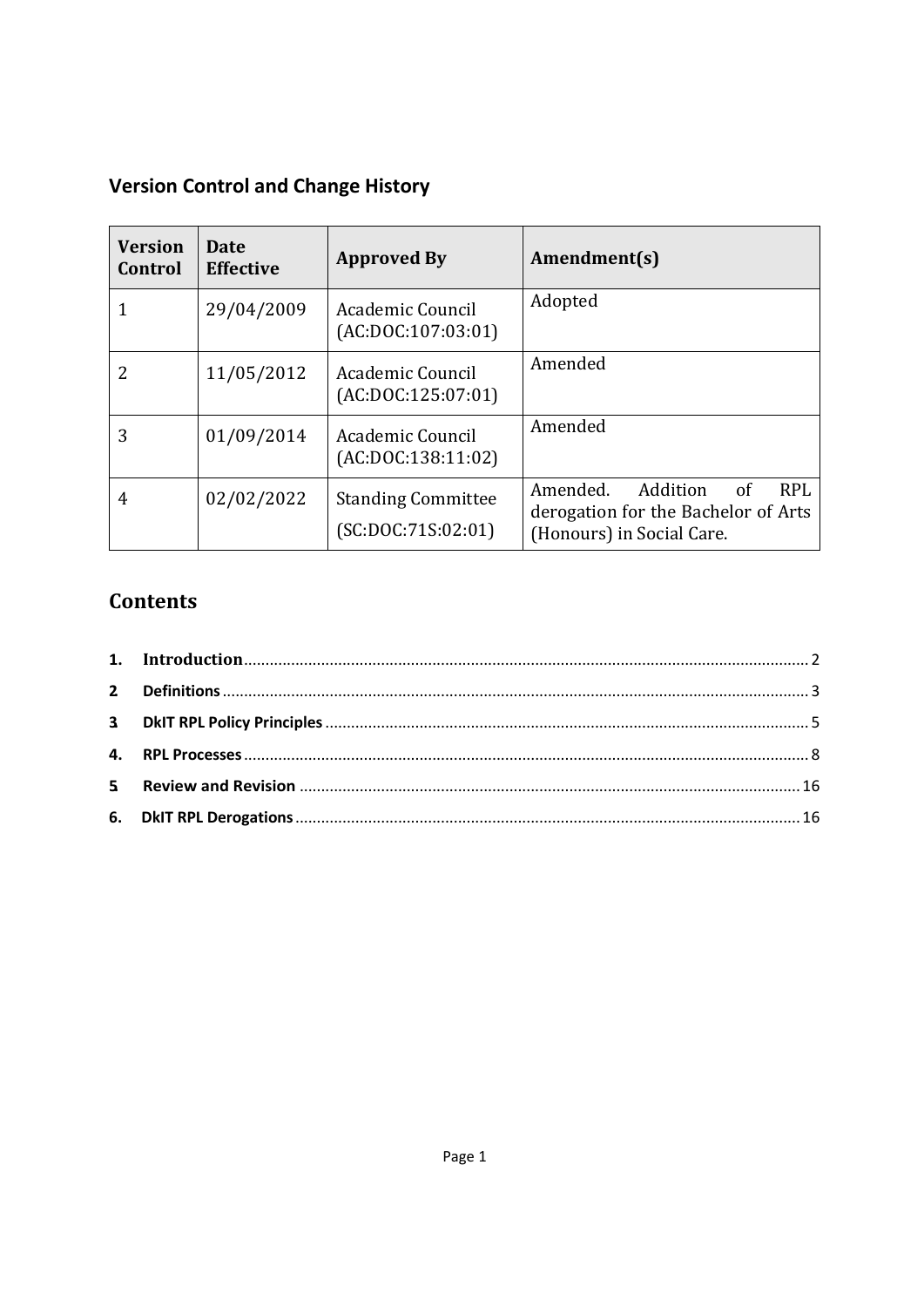# <span id="page-2-0"></span>**1. Introduction**

Recognition of Prior Learning (RPL) is a process that allows students to gain admission to a programme of study or to gain exemptions/credit from some parts of a programme, based on demonstrated learning achieved prior to admission.

Dundalk Institute of Technology recognise that knowledge, skills and competencies can be acquired from a range of learning experiences, including formal, non-formal and informal. This is in line with the National Qualifications Framework (NQF) goals which aim to recognise all learning achievements by supporting the development of alternative pathways to qualifications (or awards) and by facilitating the recognition of prior learning.

This policy document aims to support the development of RPL at Dundalk Institute of Technology (DkIT) by providing a coherent framework and principles which can be used by all academic units to guide them in the operation of RPL within their programmes at undergraduate and postgraduate levels. It is designed to ensure consistency and transparency in the application of the principles of RPL throughout the Institute.

Recognition of Prior Learning (RPL) is the generic term for systems such as Accreditation of Prior Learning (APL) or Advanced Academic Standing, which are used within Higher Education to describe the awarding of credit / exemptions to learners on the basis of demonstrated learning that has occurred prior to admission. RPL is an important element of EU policy for widening access to qualifications and supporting lifelong learning. The Irish Government has made a commitment to support RPL<sup>1</sup>. The purpose of RPL is to expand access to educational programmes and

qualifications for people previously lacking formal qualifications and to reduce the time and cost of programmes for people who already possess some of the *knowledge, skills and competences*  which a programme seeks to develop in learners.

<sup>1 (</sup>Government of Ireland, 1998, 2000; Qualifications (Education and Training) Act 1999)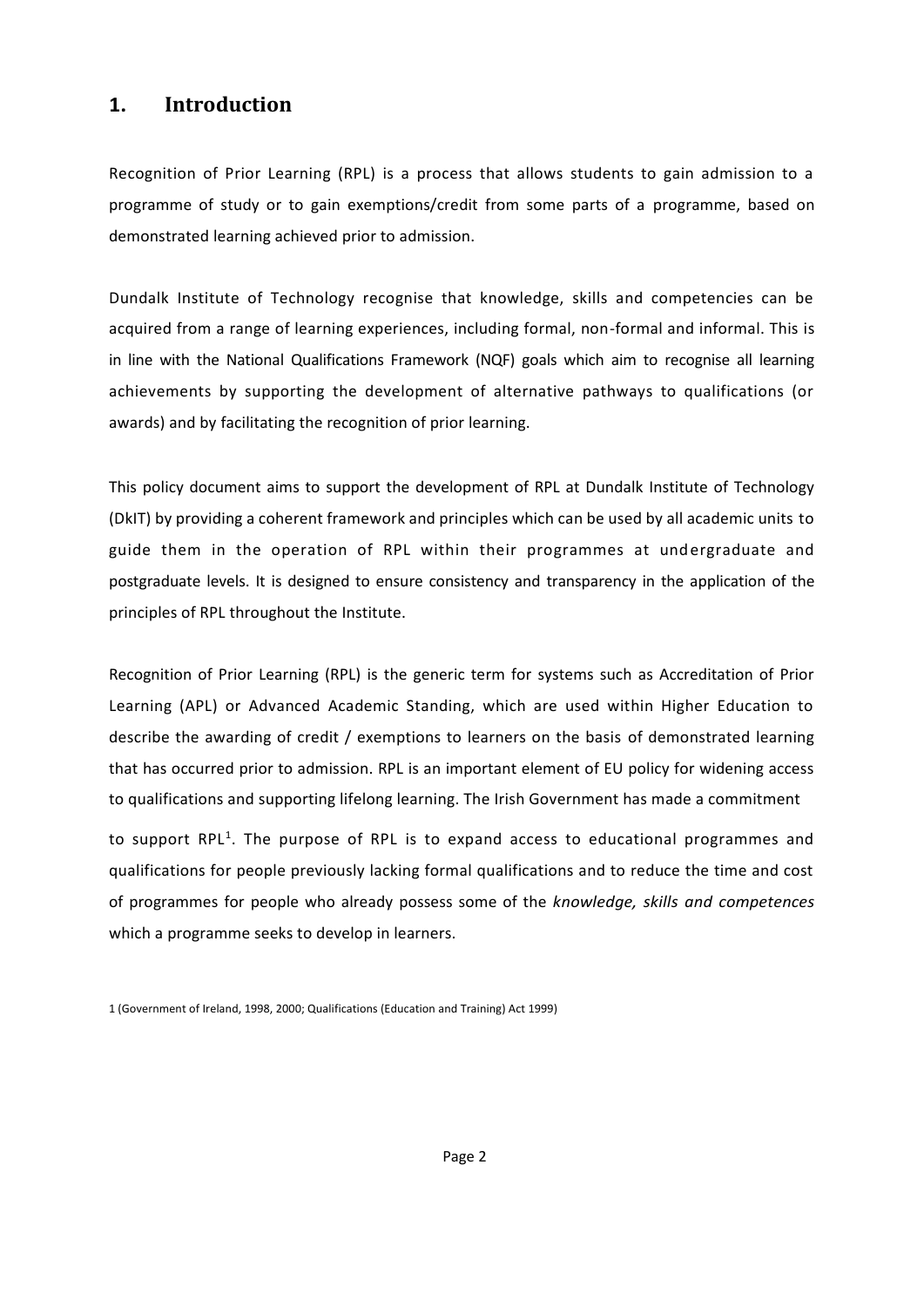# <span id="page-3-0"></span>**2. Definitions**

## **2.1 Recognition of Prior Learning**

Prior Learning is learning which has taken place prior to admission to a programme or module. The learning can be certified or experiential.

For the purpose of this policy document the generic term RPL will be used and will incorporate the terms Recognition of Prior *Certified* Learning (RPCL) and Recognition of Prior *Experiential* Learning (RPEL). RPCL and RPEL will be used in this policy document where precise clarification between the two terms is required.

# **2.2 Recognition of Prior Certified Learning (RPCL)**

Where an applicant has already been awarded certification for a formal programme taken at another institution or training organisation, this prior learning can be *recognised* and may entitle the applicant to *admission* to a programme, *exemptions* from some parts of a programme or *advanced academic standing* within a programme.

# **2. 3 Recognition of Prior Experiential Learning (RPEL)**

This involves the awarding of *credit* for learning from experience, i.e. learning which has not previously been academically accredited. In this case, the candidate must prove that the required learning outcomes have been achieved. This proof can then be used to support a claim for *admission, exemption or credit*. As a general principle, credit is given for *learning*, not for experience per se.

#### **2. 4 Learning Routes**

Prior Learning may have been acquired through *formal, non-formal or informal<sup>2</sup> routes.* For the purposes of this policy document these learning routes are defined as follows: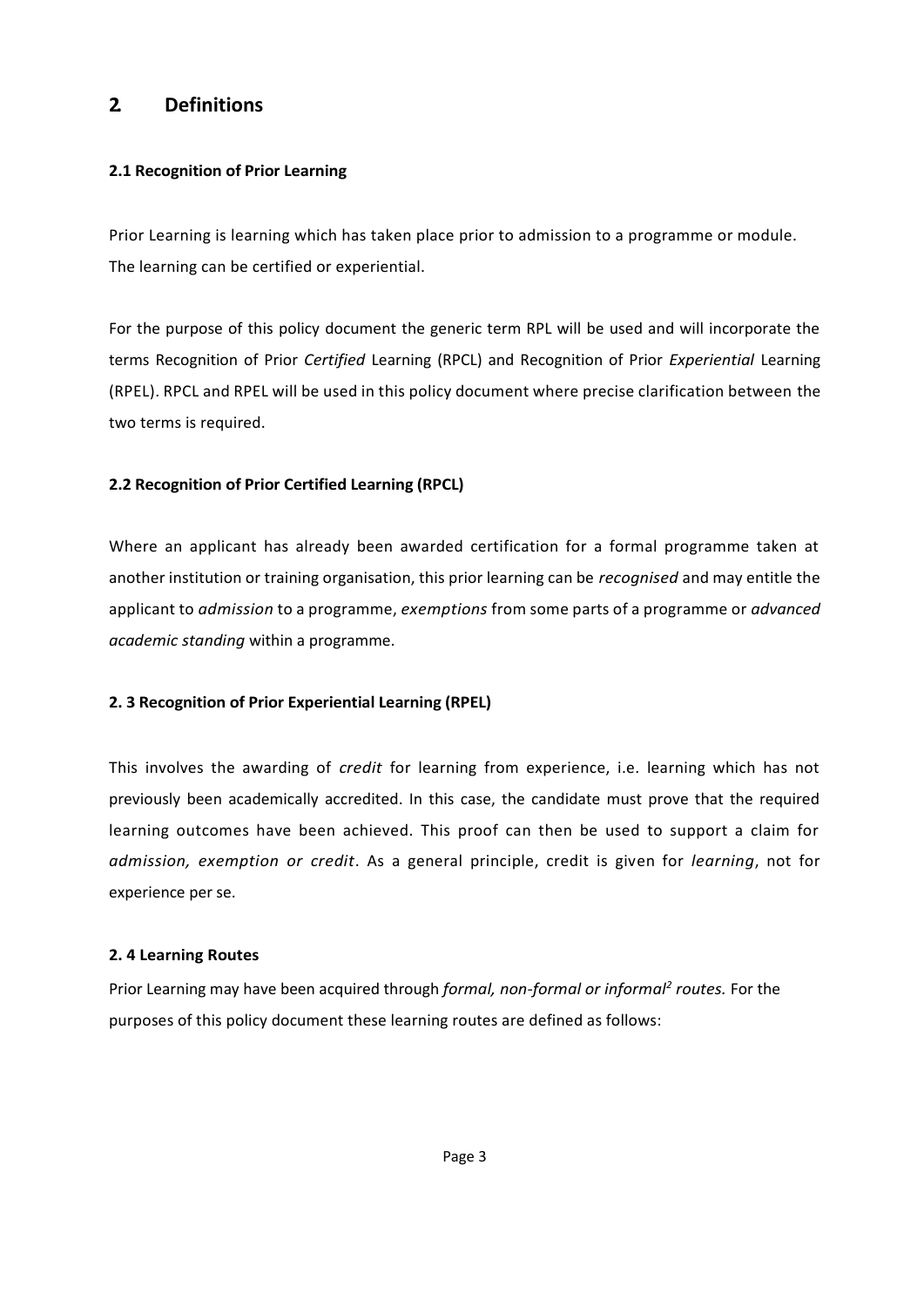*Formal learning* is programme-based learning which takes place in an organised formal way. It is specifically designated as learning, with specific programme content, learning objectives, stated duration for the programme and learning support. It typically leads to certification.

*Non-formal learning* is intentional from the learner's point of view. It takes place through planned, organised learning activities but typically does not receive certification. Examples of non-formal learning are: learning and training activities undertaken in the workplace, voluntary sector or trade union and in community-based settings.

*Informal learning* is not organised or structured (in terms of objectives, time or learning support). Informal learning is in most cases unintentional from the learner's point of view. It takes place through life and work experience – and is sometimes referred to as experiential learning. It typically does not lead to certification.

## **2.5 Learning Outcomes**

For RPL, the learning outcomes refers to learner's knowledge, understanding, skills and/or competences - what the learner knows and can do to the required standard as a result of prior learning.

# **2.6 Qualifications not on the NQF**

In the case where a learner presents a qualification that was achieved outside of Ireland, the learner may be expected to contact the NQAI to get his/her learning on the Irish framework of Qualifications.

2 These definitions are widely accepted by EU, OECD.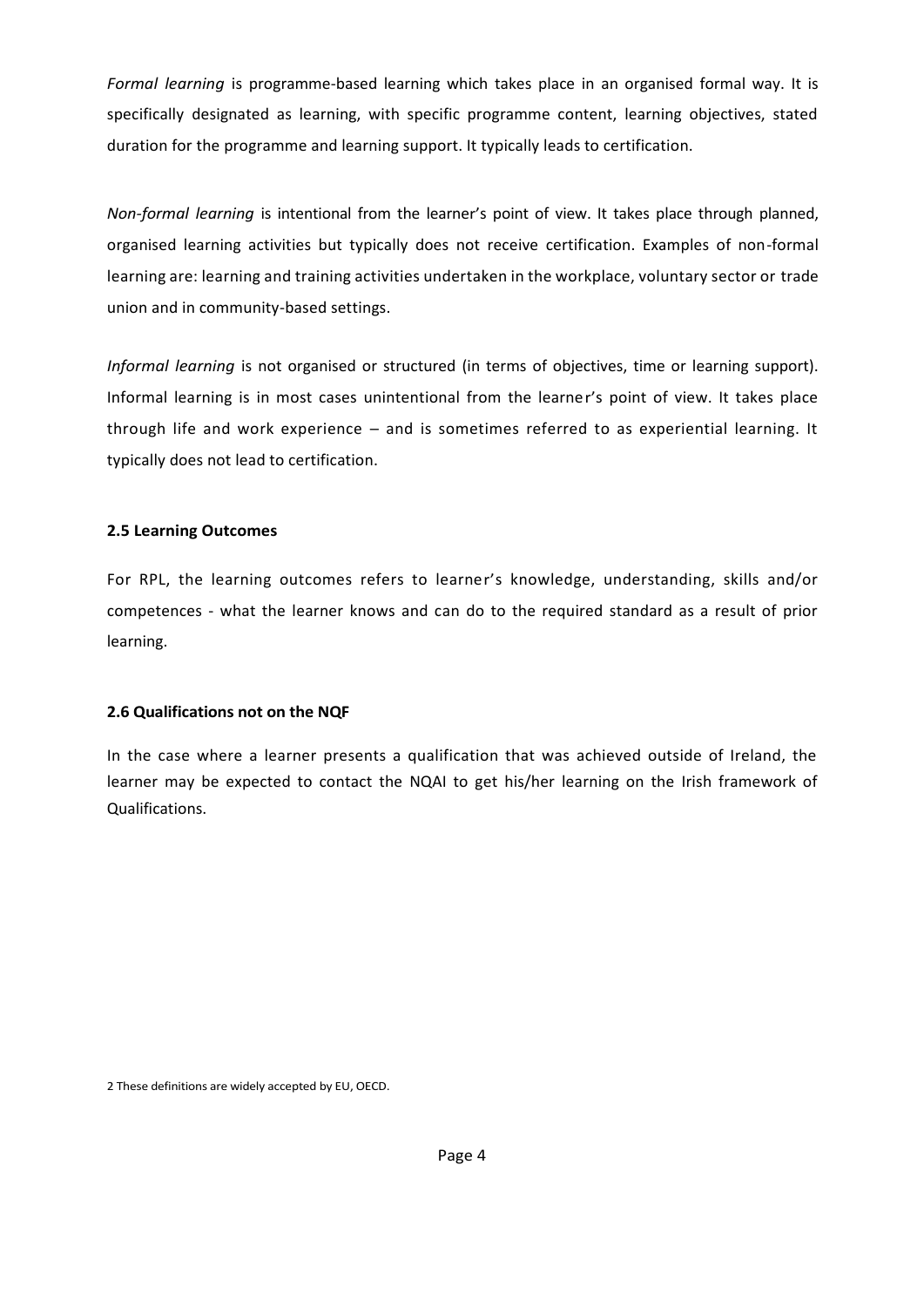# <span id="page-5-0"></span>**3. DkIT RPL Policy Principles**

The following principles will apply to the implementation of RPL within Dundalk Institute of Technology, corresponding to those principles outlined by the NQAI.

- Through the recognition of prior learning, the Institute commits to give value to all relevant learning, irrespective of mode or place of learning.
- Participation in RPL is a voluntary matter for applicants and will be facilitated by the Institute.
- Recognition of prior learning should provide opportunities for access, transfer and progression to education and training and for the achievement of an award. The RPL processes will be organised in such a way that they do not create barriers for the applicant.
- Processes and practices for the recognition of prior learning should be communicated openly and clearly to all stakeholders (e.g. applicants, potential applicants, those who advise and guide them, education and training staff and assessors).
- In seeking recognition under RPL, prior learning must be evidenced in writing or through whatever medium is appropriate to the particular learning outcomes and authenticated at the appropriate level(s).
- The focus of the Institutes RPL process will be on the achievement of learning, or the outcome of learning, rather than the experience of learning.
- People who register will be expected to complete their submission within a time frame.
- Recognition will normally be given :
	- $\circ$  For complete modules only. Exceptions may be made when the module is composed of clearly distinguishable and distinct parts, for example: theory and practical.
	- o Where all of the learning outcomes of a module have been achieved Programme Boards will define the level of available exemptions and the points of entry to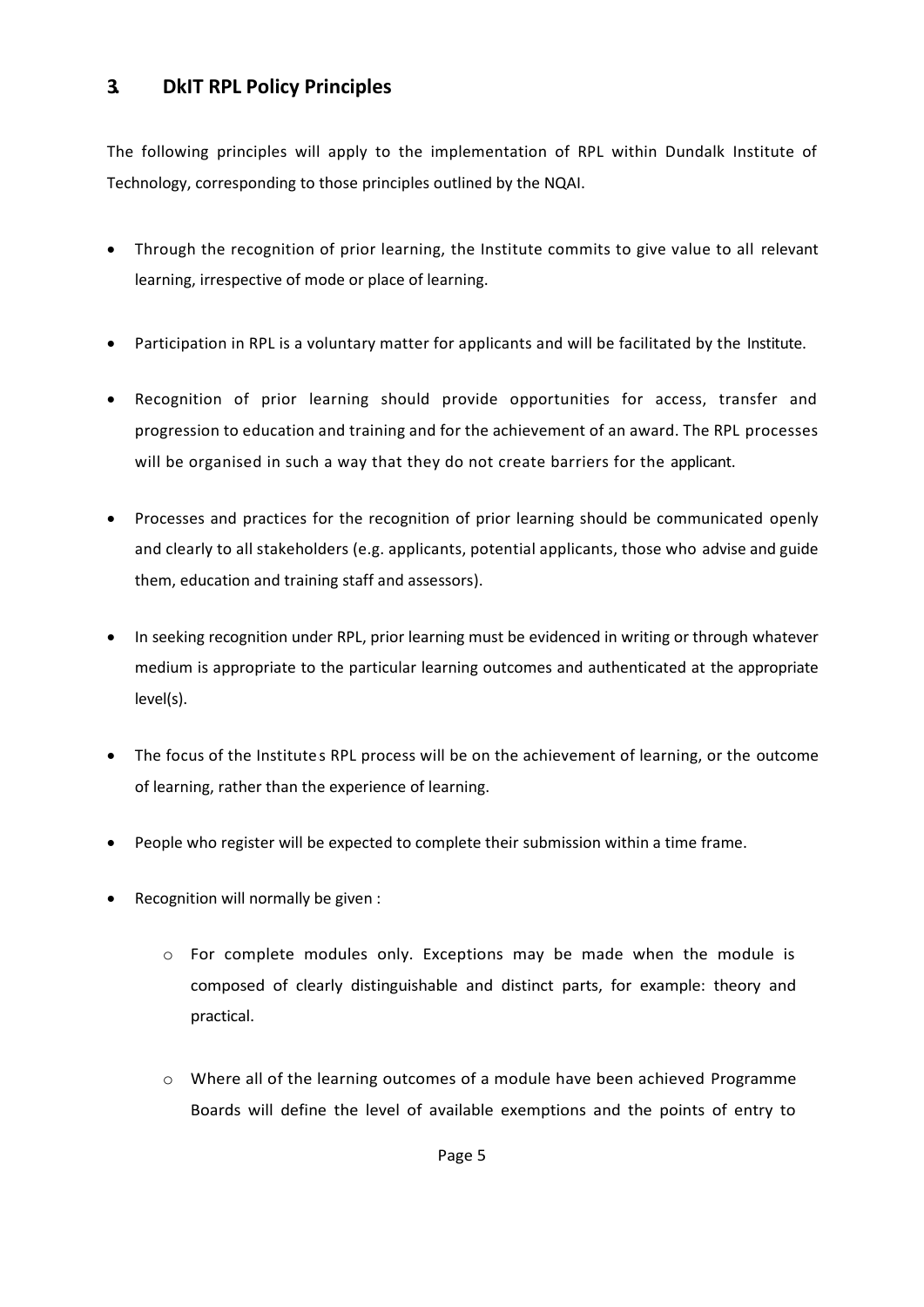specific programmes on the basis of RPL. The exemptions available through RPL will be specified and written into programme submissions and Approved Course Schedules.

- $\circ$  Exemptions from modules may be granted at the non-award stages of a programme on the basis of recognising prior learning, according to the rules and processes stated in this Policy.
- o Where prior learning has not previously attached credit under the European Credit Transfer system (ECTS) framework or similar framework, credits may be awarded for that learning in the context of the relevant course schedule and according to the following rules:
	- Credits and exemptions are awarded on the recommendation of the Programme Board.
	- At the Award Stage, or for elements of a course contributing to the Award, prior learning is not considered for exemption but is graded.
- o Through the RPL process, candidates will demonstrate the appropriate academic level of learning and, where applicable, produce evidence of practical skills.
- o The Institute will ensure that academic standards comparable to those attained on programmes by traditional modes of learning will be maintained and applied throughout the RPL process.
- $\circ$  Recognition of prior learning will be embedded within the quality assurance procedures of DkIT.
- All recommendations of exemptions, grades or marks will be subject to the approval of the appropriate Examinations Board.
- RPL will be available only at certain times of the academic year, to be determined from time to time at the discretion of Institute management.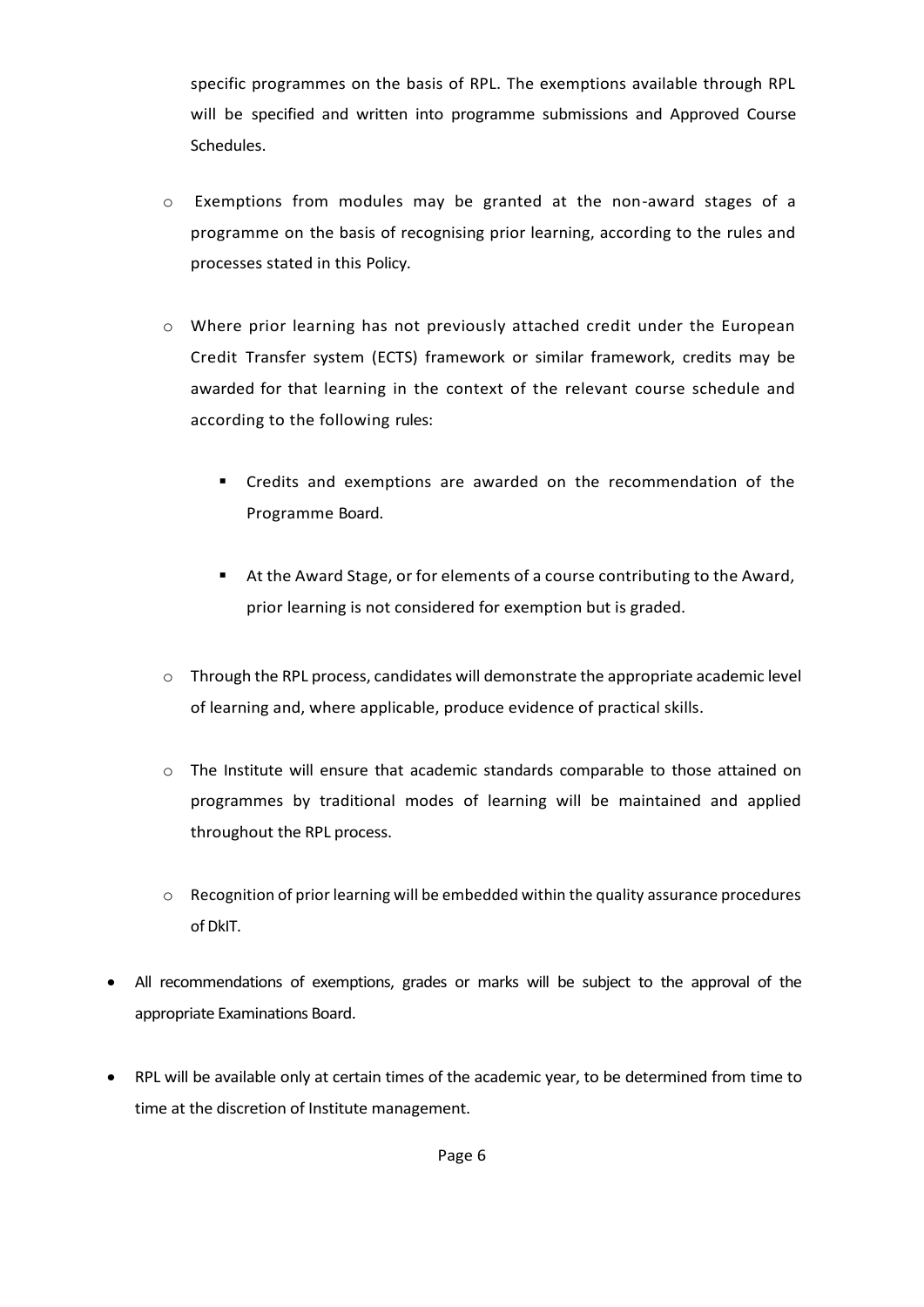RPL is subject to the normal Institute appeals system.

# **3.1 RPL in a Non-Award Stage**

Where an applicant seeks RPL of a module which does not have input to the overall classification of the award being sought by the applicant, they are therefore applying for RPL in a Non-Award Stage. Recognition or accreditation will only be given:

- 1. For complete modules
- 2. Where 100% of the learning outcomes for the module have been achieved at a pass level

Marks/grades will not be awarded at non-award stage. Where an end of year classification is to be calculated, such calculations will be based entirely on the modules that have been examined.

# **3.2 RPL in an Award Stage**

Any module which has an input to the overall classification of the award being sought by the applicant is deemed to be part of the Award Stage for the purpose of this Policy. Recognition or accreditation will only be given:

- 1. For complete modules
- 2. Where 100% of the learning outcomes for the module have been achieved at a pass level
- 3. For prior learning which has not previously been recognised.

Module exemptions are not granted at the Award Stage, but marks/grades are awarded.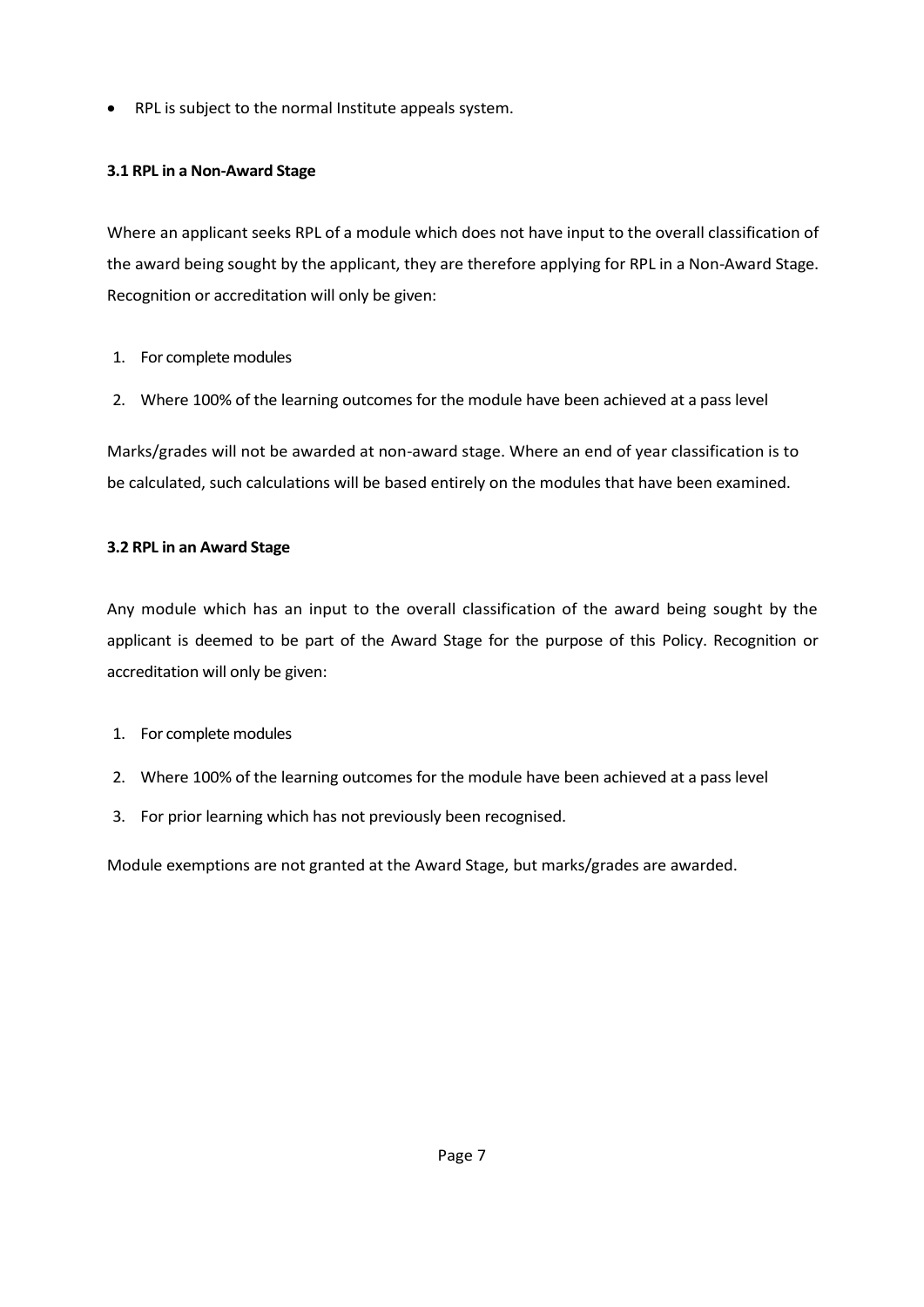# <span id="page-8-0"></span>**4. RPL Processes**

# **4. 1 Presentation of Learning for Evaluation**

Responsibility for submitting claims for the recognition of prior learning rests with individual applicants.

The mechanism proposed by the Institute for the presentation of learning is that of the Learning Portfolio in which the applicant presents evidence of learning. Each Learning Portfolio will be accompanied by an RPL Application Form.

Applicants will normally have an initial consultation with an RPL Officer, established within the Institute. This point of first contact will carry out an initial assessment of the applicant and will identify the appropriate School or Department to which the applicant will be referred.

The RPL Officer will also arrange periodical group tutorial sessions and workshops on how to construct a portfolio.

The RPL Officer will communicate the outcome of the process to the applicant.

An Academic Advisor will be appointed to advise applicants on the preparation of evidence for verification of prior learning. Such advisors would, in all likelihood, be the academic staff of the school/department who are the subject and programme experts. In some instances a number of department staff may be involved as advisors in relation to a single application.

An Academic Assessor or Assessors will be appointed to assess and grade an applicant's portfolio. Academic Assessors may be staff members or may be contracted externally. Applicants will pay a fee to cover the costs associated with of portfolio assessment.

From time to time an application may include a combination of prior certified learning and experiential learning. However in order to clearly distinguish between the two and for the purposes of this procedure, RPCL and RPEL are considered separately.

Page 8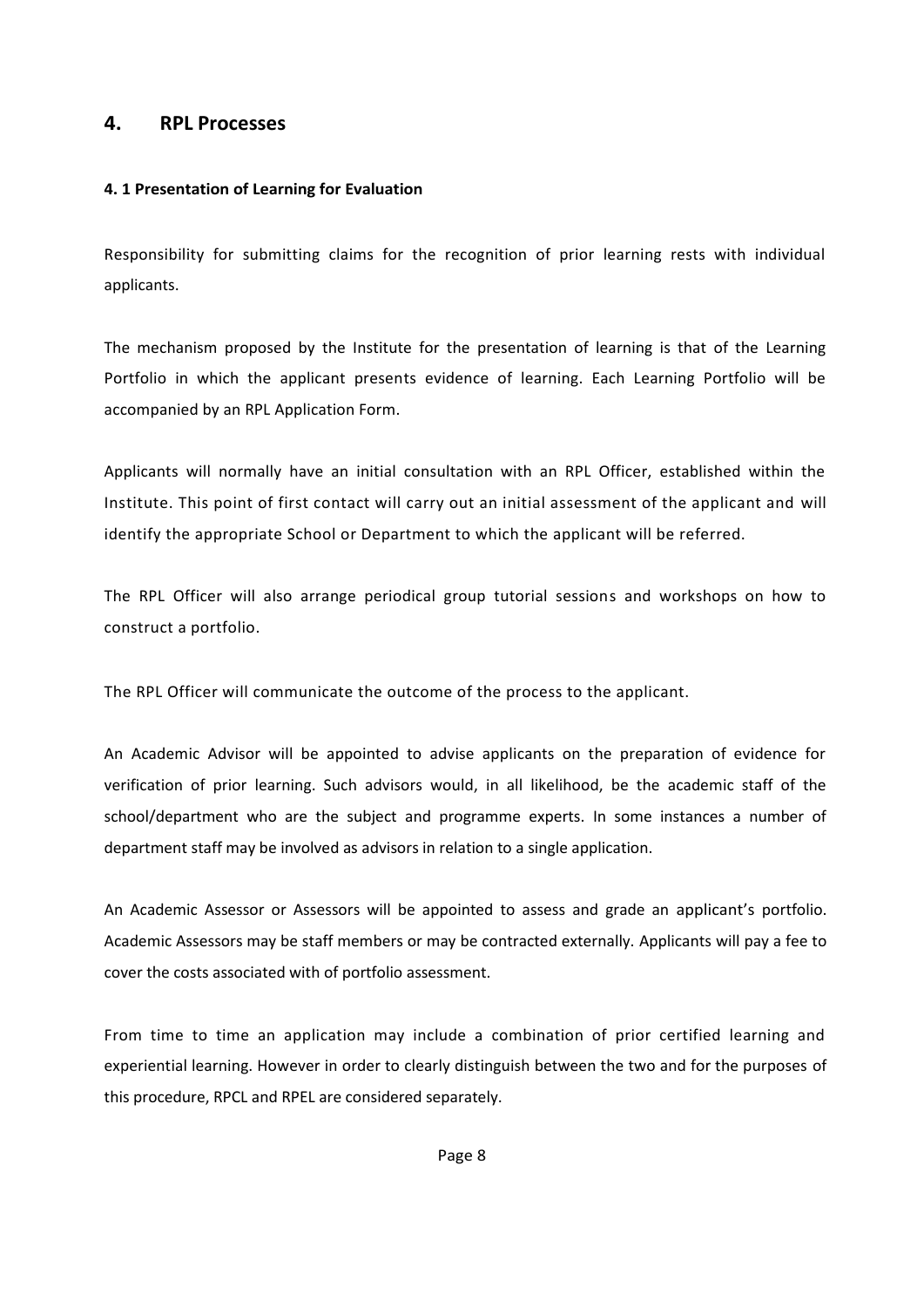# **(A) Prior Certified Learning**

Recognition of Prior Certified Learning (RPCL) is the recognition of learning that has already been accredited by an awarding body such as HETAC, FETAC, or other state recognised colleges/institutes. RPCL can also include qualifications received abroad.

Workshops will be made available periodically in order to provide training on Portfolio preparation to potential RPL applicants.

The Admissions Office will periodically circulate and update any documentation that details the equivalences between academic programmes and levels across jurisdictions.

Full-time learners will be made aware about the RPL process prior to or at the beginning of their course. Should they choose to pursue the RPCL option, they will be provided with the module descriptor which includes the learning outcomes, by the module lecturer. It is the learner's responsibility to apply for an exemption(s) on a programme. Applicants must submit their application to the RPL Officer no later than two weeks after the commencement of the module. Fulltime Learners will continue to attend classes until a decision has been made to whether or not to grant the exemption(s) sought. The learner can expect to attend an interview.

An applicant (whether external or registered full time/part time learner) will be required to gather the required documentation (original certificates, transcripts, results, exam papers, and module syllabi) and submit them to the Institute's RPL Officer.

The RPL Officer will liaise with the relevant HOD who will appoint a suitably qualified Academic Advisor (ideally the subject lecturer(s)). The Advisor will mentor the applicant on the preparation of evidence for verification of prior learning.

A suitably qualified Assessor will also be appointed who will recommend that exemptions or marks/grades as appropriate be (a) granted, (b) granted subject to certain conditions (i.e. additional documentation, attendance at certain workshops, preparation of additional academic work – e.g. research, essay, project or (c) denied.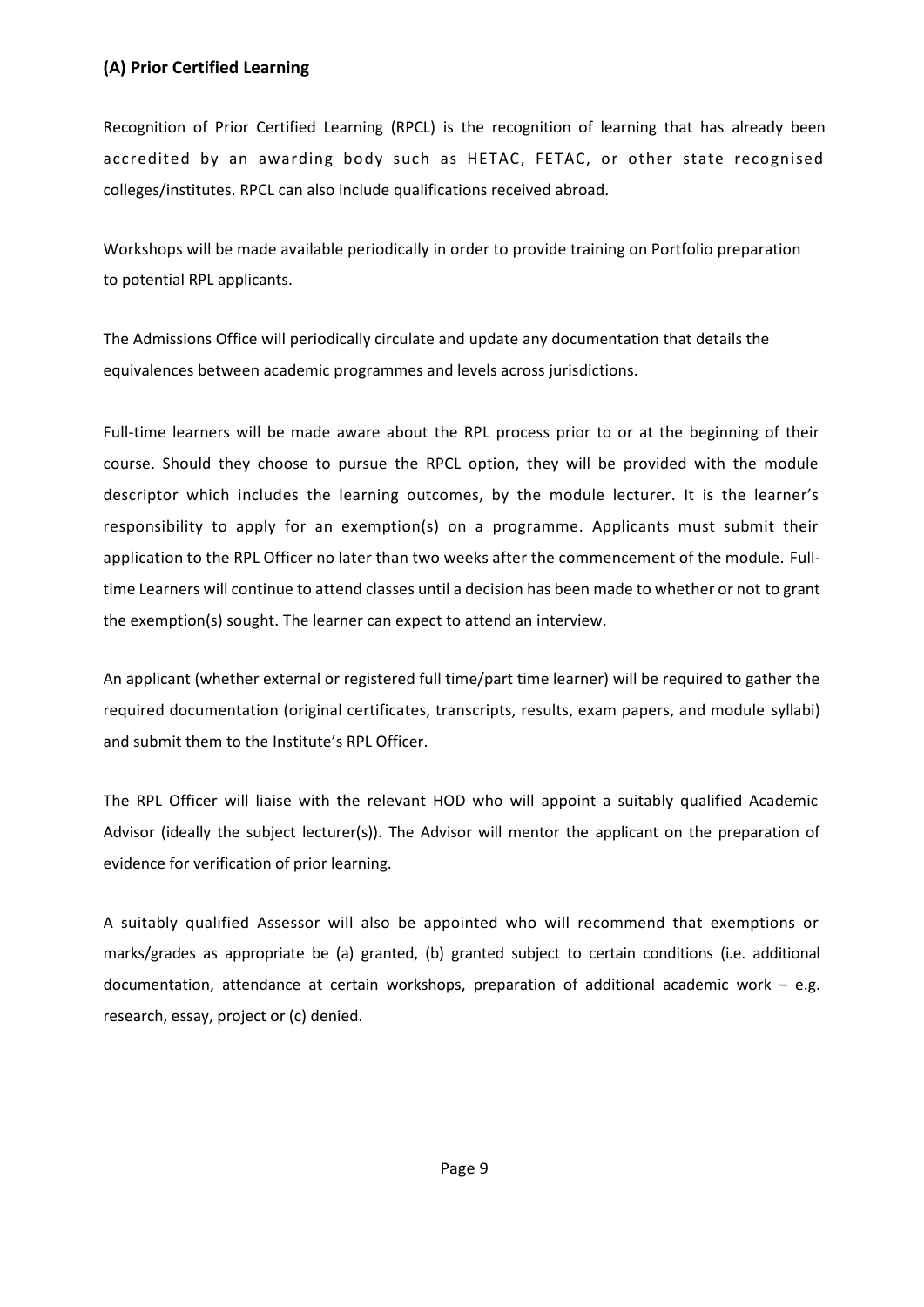In arriving at a recommendation, the Assessor will consider the applicants academic record; previous courses/programmes of study; module and programme content, learning outcomes, programme/module contact hours, forms of assessment undertaken; NQAI level of qualification awarded and awarding body.

A final decision on RPCL should be communicated to the applicant by the RPL Officer within 3 weeks of receipt of the fully completed application.

## **Appeals**

Applicants who are not satisfied with the outcome of the RPL process may apply for a review, in line with existing Institute procedures.

This is the reconsideration of examination material (RPCL portfolio in this instance) by a second external reviewer. All applications for a review will be adjudicated on by the Registrar. If a review is granted, a further fee per module will be payable in order to cover the additional cost of the review.

Applicants may request a review of the decision in regard to their application on the following grounds:

That the Assessor did not give sufficient weight to any special or extenuating circumstances notified to the Institute at the time of submitting the application.

That the assessment did not take into account some significant element of the certification supplied.

That there was a material administrative error or irregularity in the assessment procedure, which made a real and substantive difference to the outcome.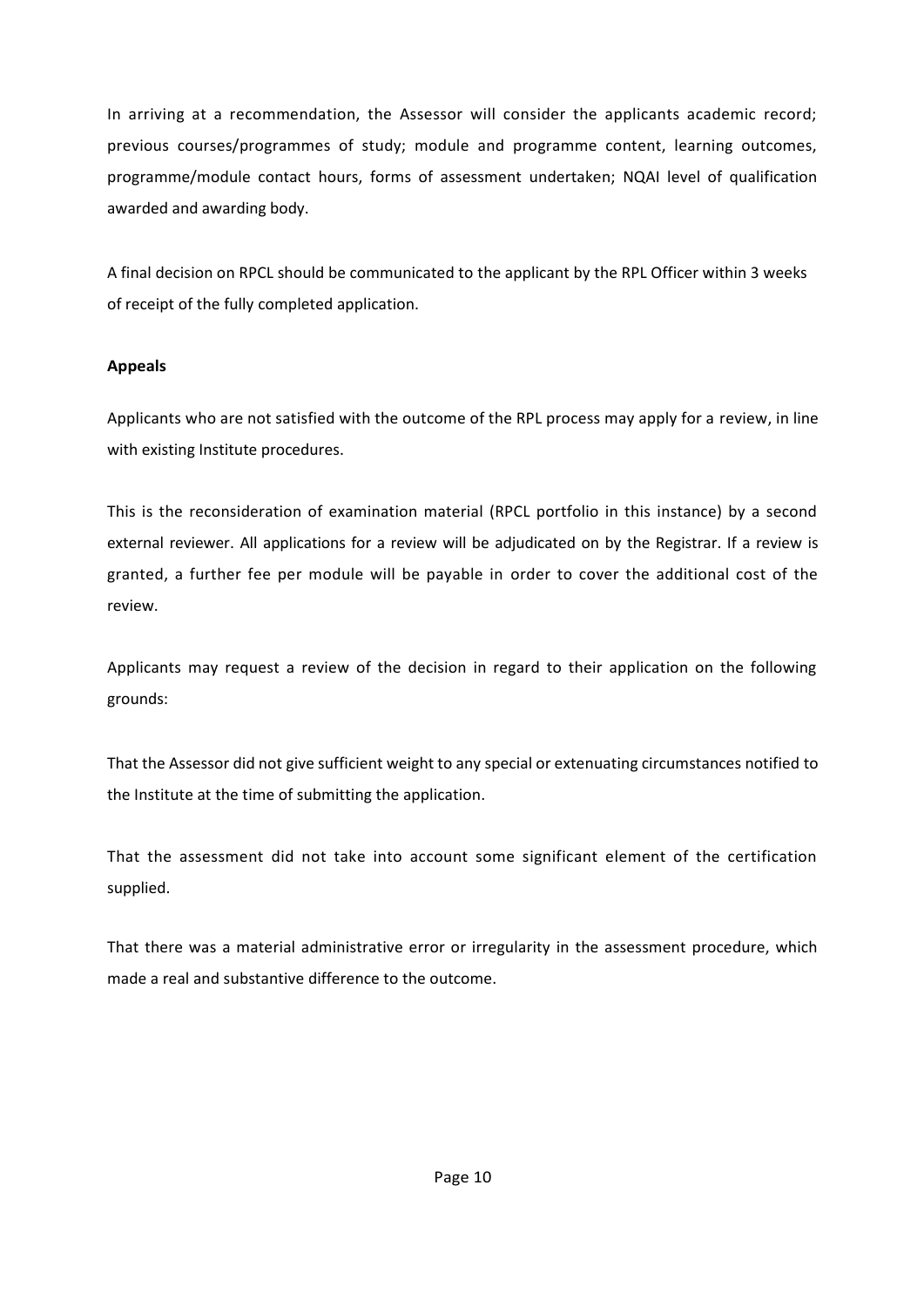# **(B) Prior Experiential Learning**

Recognition of Prior Experiential (Non-Certified) Learning (RPEL) involves the awarding of credits and marks for prior learning based on experience.

Workshops will be made available periodically in order to provide training on Portfolio preparation to potential RPL applicants.

Full-time learners will be made aware of the RPL process prior to or at the beginning of their course. Should they choose to pursue the RPEL option, they will be provided with the module descriptor which includes the module learning outcomes by the module lecturer or Head of Department.

In the case of RPEL, applicants must demonstrate that their previous learning experience matches the learning outcomes for the module by preparing a Portfolio of Evidence that supports their claim for module access, exemption or credit.

It is the applicant's responsibility to apply for RPEL on a programme. Full time registered learners must submit their application to the RPL Officer no later than two weeks after the commencement date of the programme. Full-time registered Learners will continue to attend classes until a decision has been made whether or not to grant the exemption(s) sought.

The RPL Officer will liaise with the relevant HOD who will appoint a suitably qualified Academic Advisor (ideally the subject lecturer(s)). The Advisor will mentor the Learner while they are preparing their Portfolio of Evidence. The Portfolio will typically contain:

- References.
- CV.
- Job Descriptions.
- Details of Training Courses completed.
- Certificates of any qualifications.
- Sample work (e.g. Drawings, reports, presentations, articles, business/operational plans).
- Evidence from the learner's personal life.
- Published work.
- Professional Licences, registrations, memberships.
- Any other relevant material.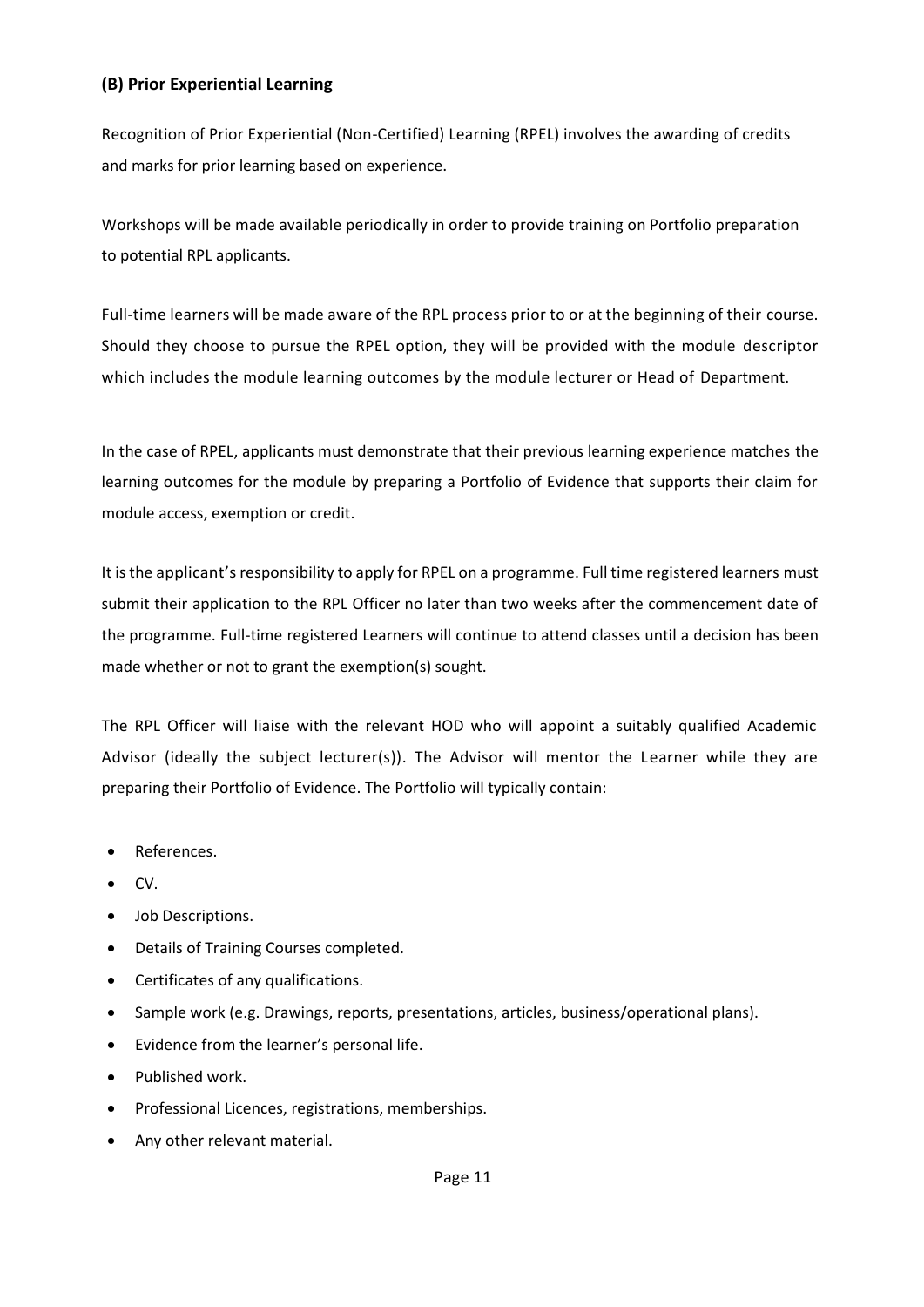Verification from employer will be required.

A suitably qualified Assessor will be appointed. The Assessor will recommend that exemptions or marks/grades as appropriate be (a) granted, (b) granted subject to certain conditions (i.e. additional documentation, attendance at certain workshops, preparation of additional academic work – e.g. research, essay, project) or (c) denied.

Assessors must satisfy themselves that the learning demonstrated matches the minimum standard of the learning outcomes set for the module for which credit is being sought. (Assessors must have received RPEL Assessor training before they can assess RPEL portfolios). As part of the assessment, the Assessor will interview the applicant. The interview process will be managed by the RPL Officer.

The RPL Officer should communicate a final decision on the RPEL portfolio to the applicant within 4 weeks of receipt of the fully completed application and portfolio.

## **Appeals**

Applicants who are not satisfied with the outcome of the RPL process may apply for a review, in line with existing Institute procedures.

This is the reconsideration of examination material (RPEL portfolio in this instance) by an external reviewer. All applications for a review will be adjudicated on by the Registrar. If a review is granted, a further fee per module will be payable in order to cover the additional cost of the review.

Applicants may request a review of the decision in regard to their portfolio on the following grounds:

- That the Assessor did not give sufficient weight to any special or extenuating circumstances notified to the Institute at the time of submitting the application.
- That the assessment did not take into account some significant element of the portfolio.
- That there was a material administrative error or irregularity in the assessment procedure, which made a real and substantive difference to the outcome.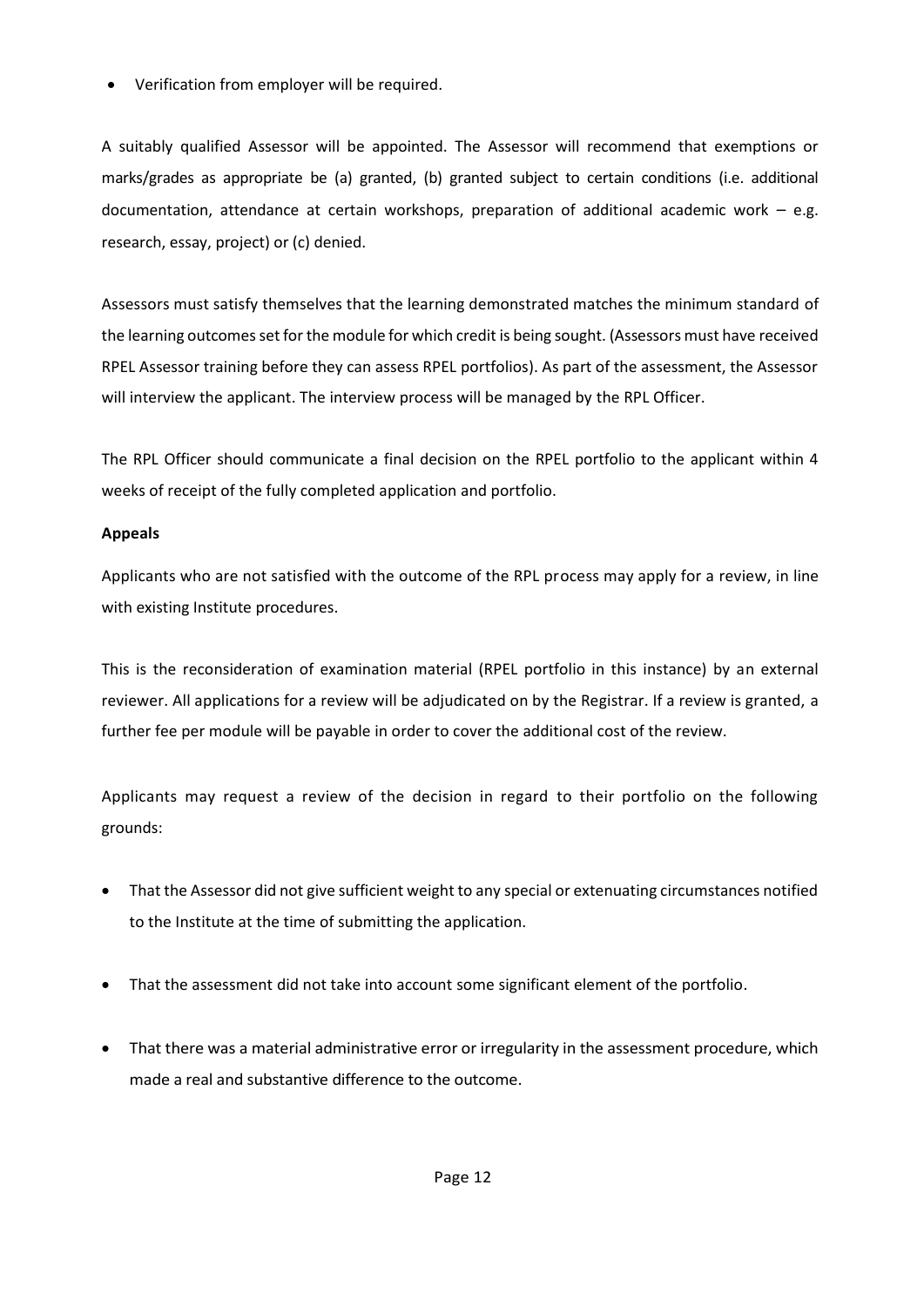## **4.2 Criteria for Assessment**

Assessment criteria for the recognition of prior learning should be published, made clear to applicants and applied consistently and fairly. Assessment criteria should be based on learning outcomes of awards or standards of knowledge, skill and competence set out in the National Framework of Qualifications and by DkIT.

Assessment and verification mechanisms for the recognition of prior learning should be appropriate and fit for purpose. The following key criteria will be used by Advisors and Assessors to help them to determine if the evidence of learning presented is appropriate and sufficient.

- **Validity:** Does the prior learning presented match the learning outcomes required by the relevant academic unit? Is the prior learning being presented by the applicant at the academic level required by the relevant academic unit?
- **Sufficiency :** Is there enough evidence to demonstrate that the learning outcomes have been achieved?

**Authenticity:** Is it clear that the prior learning is that of the applicant?

**Reliability:** Is the evidence of prior learning presented reliable?

**Currency :** Is the prior learning achieved and being assessed current? Is it up to date with current knowledge and practice?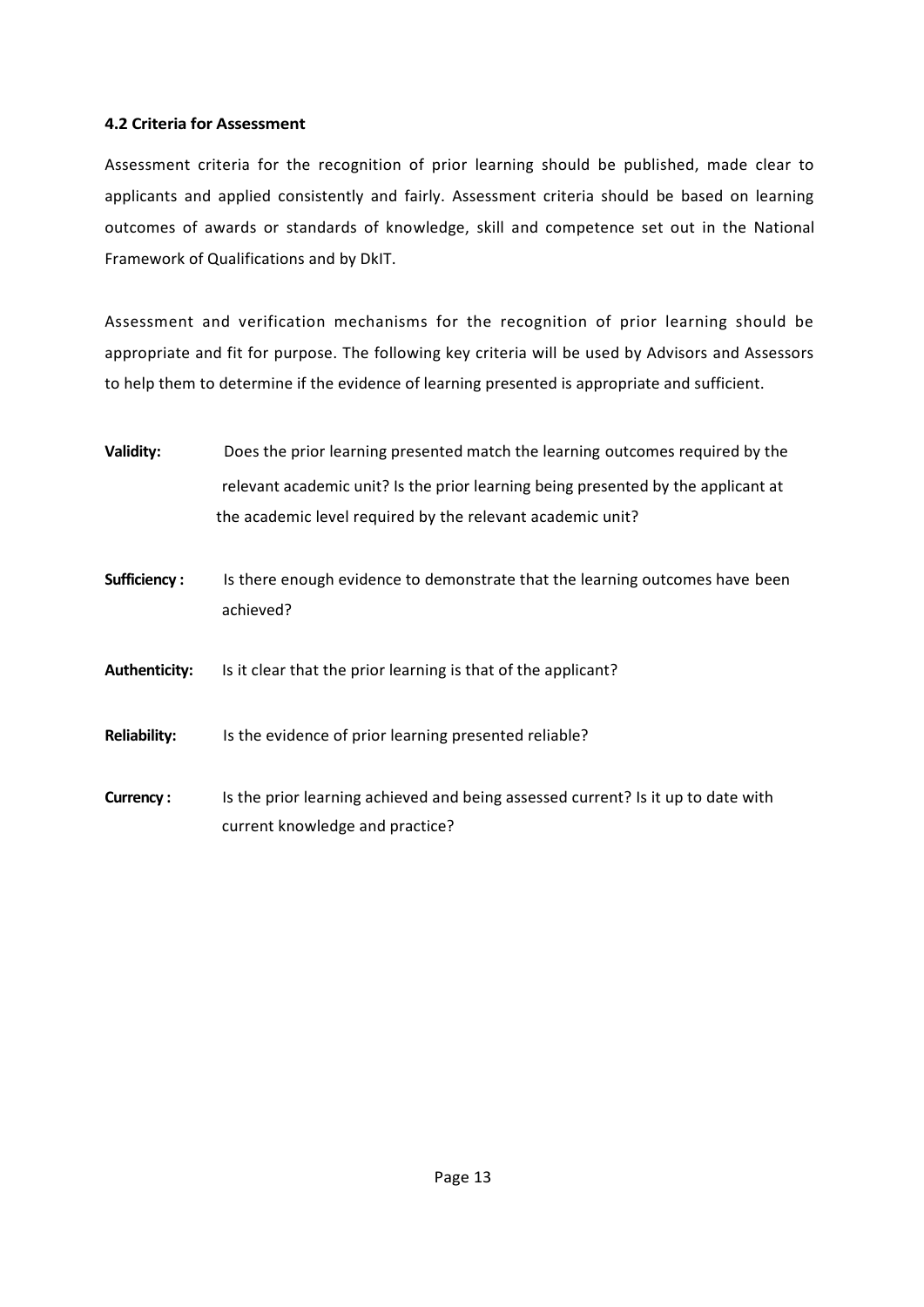#### **4.3 Outcome of Assessment Process**

The outcome of the assessment process can be one or more of the following:

- The granting of admission to a specific academic programme within DkIT Advanced academic standing within a programme of study.
- The granting of individual Module exemptions or credits if the required learning outcomes have been met.
- Refusal of admission to a specific academic programme at DkIT.
- Refusal to grant individual module exemptions or credits.

## **4.4 Validation**

All RPL decisions must be validated by the appropriate Examinations Board.

# **4.5 Communication**

All prospective applicants and enrolled students will be made aware of RPL opportunities in programme literature and on the Institute website. Applicants will be informed of the application process, the stages within it and the nature and range of evidence that is considered appropriate to support a claim for recognition of prior learning, including the learning outcomes against which prior learning will be assessed. All applicants will be advised, in writing, by the Institute, of the outcome of the RPL assessment process. All applications will be made through the RPL Officer and the results of all assessments will be communicated to the applicant via the RPL Officer.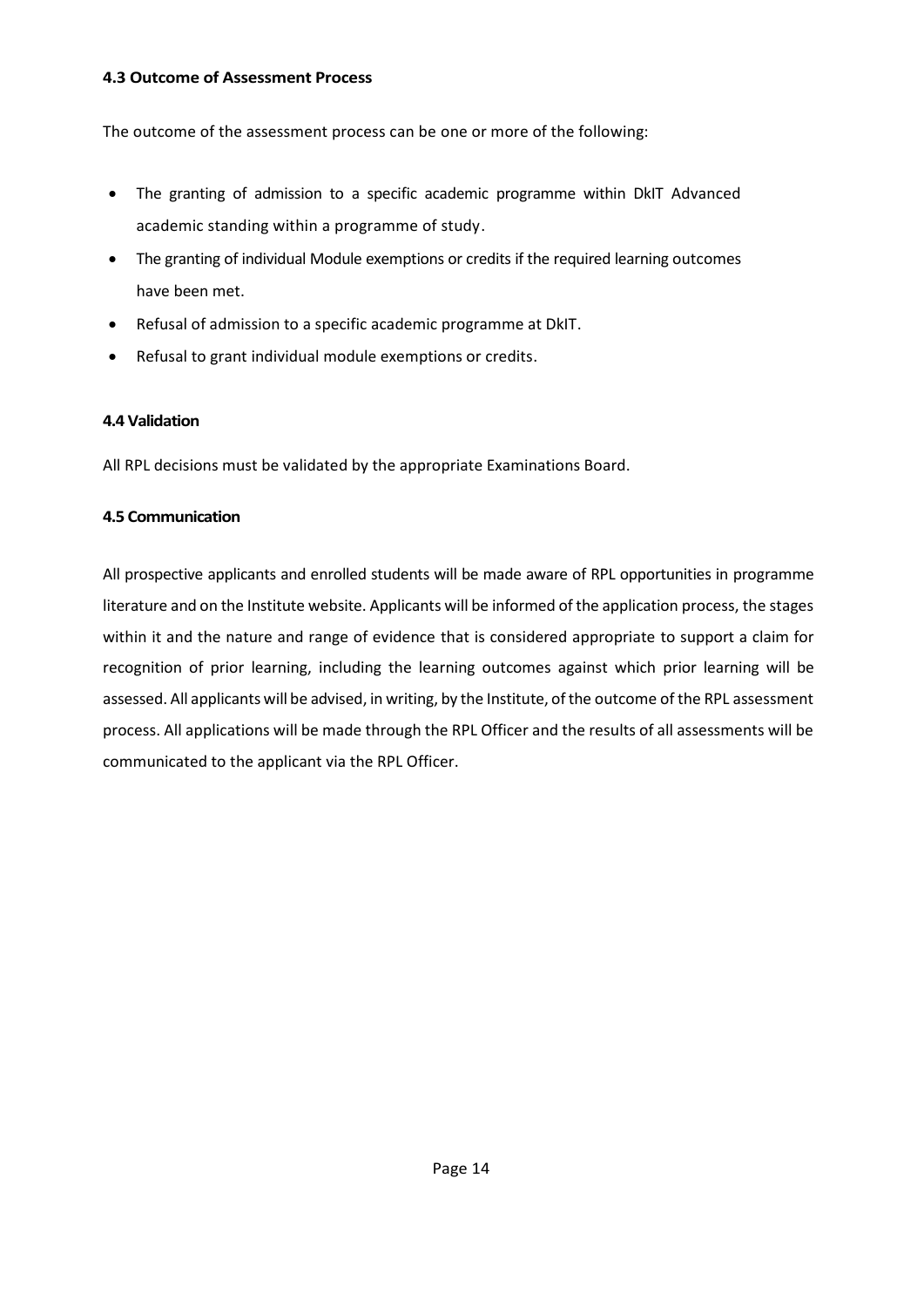#### **4.6 High-Level DkIT RPL Process**

In summary:



- 1. Information regarding the RPL process will be made available to applicants.
- 2. The applicant initiates the process by providing appropriate outline information in support of their application. An RPL Application Form may be used by the applicant to provide this information.
- 3. Consultation with an RPL Advisor will be arranged. Applicants receive advice and support for preparation of evidence and verification of prior learning in the required format.
- 4. The learning evidence plus the completed RPL Application Form will be presented for assessment by an appropriate Assessor.
- 5. The outcome of the assessment process will be verified by the relevant Department Examinations Board and communicated to the RPL Officer and any other relevant administrative units.
- 6. The outcome of the assessment process will be transmitted to the applicant within a reasonable period of time.